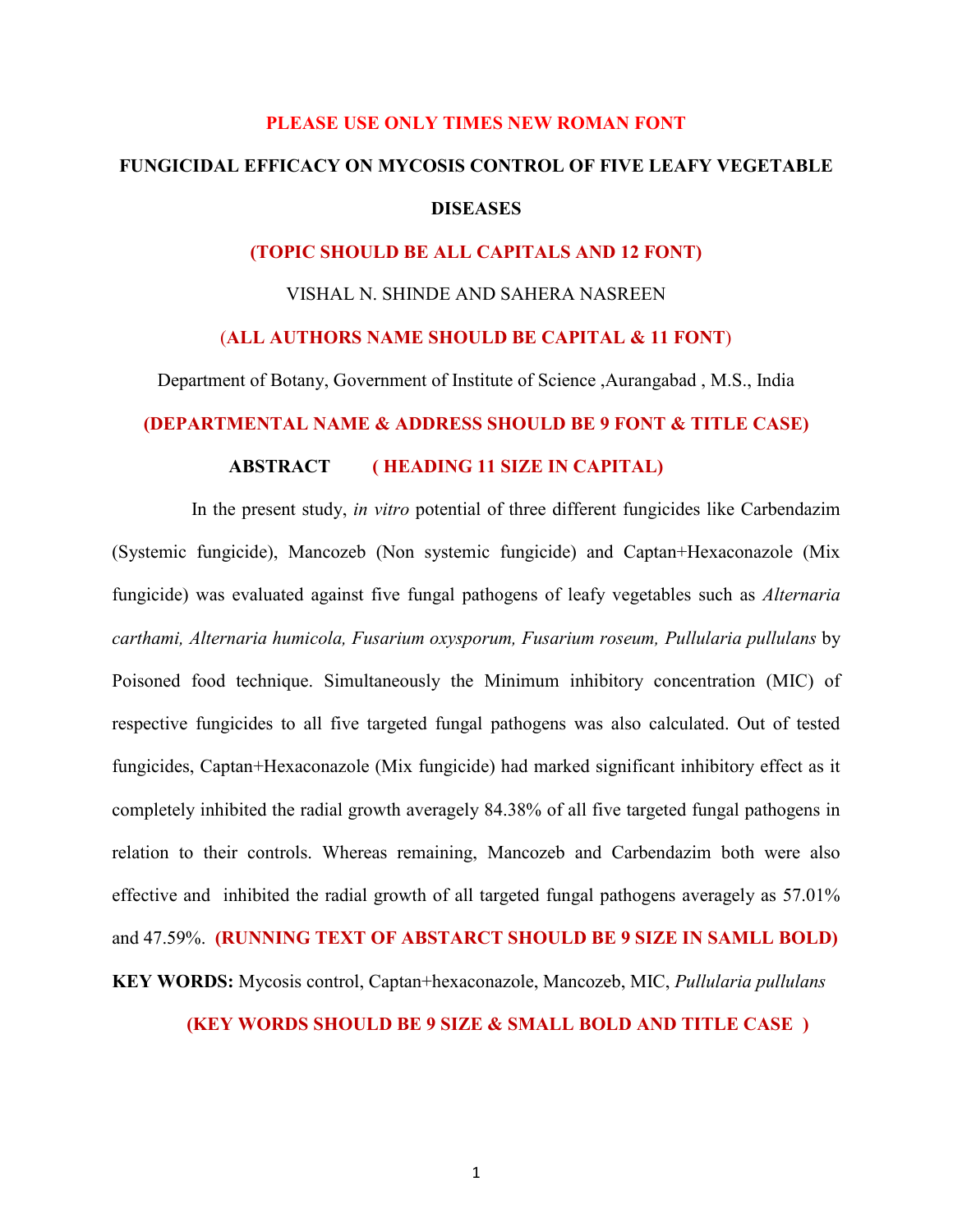India has achieved adequate source and good degree of stability of vegetable crop production. Among them leafy vegetables are most essential component of our diet which nourishes with nutrients, minerals and vitamins. For healthy diet, daily minimum consumption should be about 180 g per head, whereas the present consumption of leafy vegetables is less than 20 g per head. Therefore there is an urgent need to explore and cultivate leafy vegetables in India; even though India stand second largest producer followed by China. The current production level is over 90 MT and the total area under vegetable cultivation is around 6.2 million hectares which is about 3% of the total area under cultivation in the country. Leafy vegetables account for around 60% of the total vegetable production in the country. In India, out of total production, leafy vegetables are prone to several fungal diseases most commonly causing leaf spot and wilting. Annually billions of rupees loss occurs throughout the country due to these diseases, though 74% of Indian population is engaged in agriculture. So plant diseases control or elimination is paramountly important to all concerns. To control these diseases, the pesticidal compounds being widely used throughout the world which on contrary increasing the agricultural production with increasing pesticide concentration. But the future role of pesticide use in agriculture is increasing threatened by several factors like development of resistance in pathogens, accumulation of toxic compounds and loss in food safety. As older pesticides are eliminated from market due to regulatory changes and new pesticides are becoming expensive, so there is a need to find out more wise way for the safest use of pesticides. Thus several broad spectrum fungicides and bacteriocides are recommended for controlling fungal and bacterial diseases respectively. So the use of pesticides has been increasing steadily at an annual rate of about 14 percent since the mid 1950s (Agriose, 1997). Wiser use of pesticides will include reduce application rates, identifying new composition and treatment to combat the development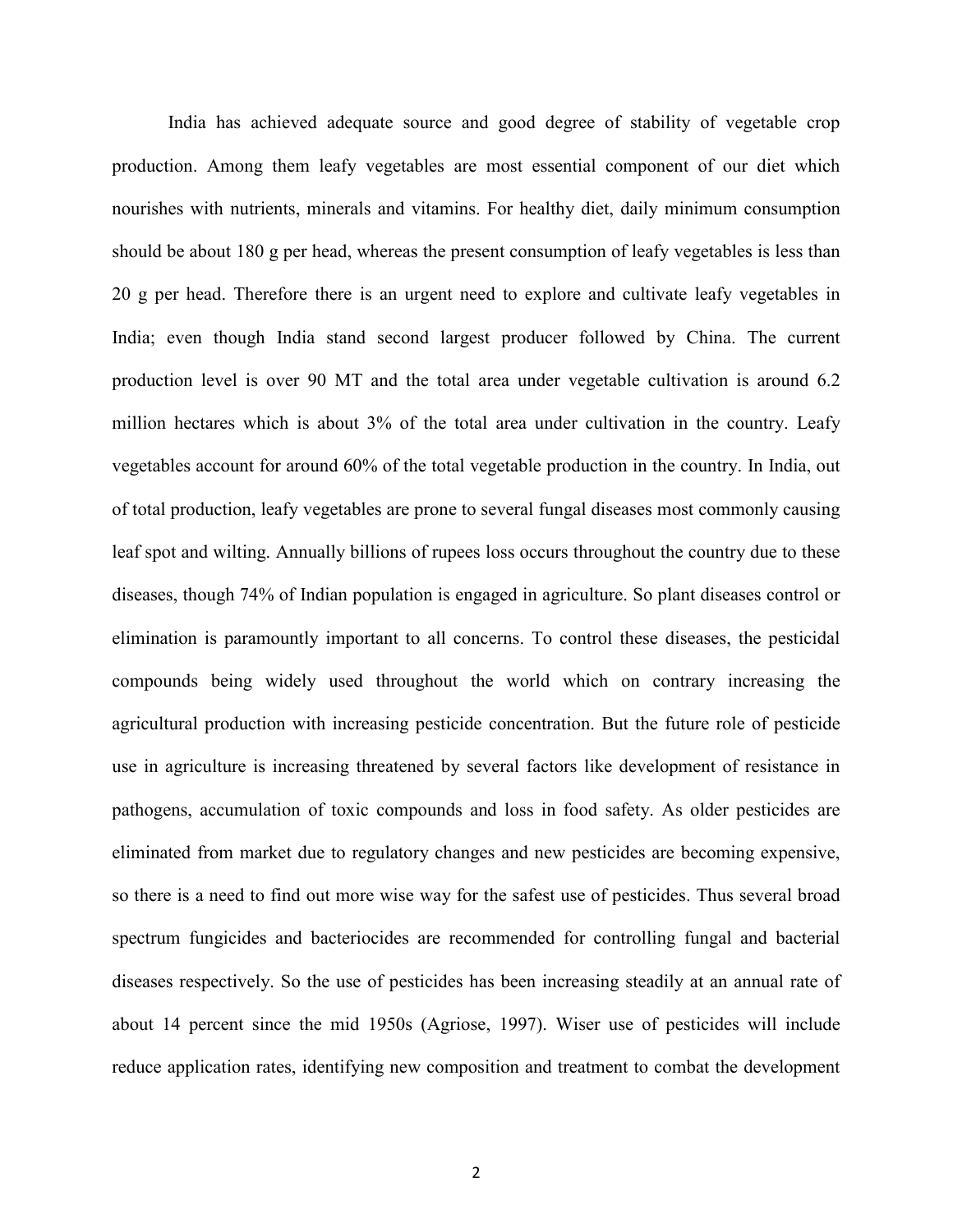of resistance in the pathogens. In view of this, an *in vitro* study was carried out to find out more effective fungicides for controlling mycosis in leafy vegetables

# **.(INTODUCTION TEXT SHOULD BE 10 SIZE & NORMAL SMALL)**

# **MATERIALS AND METHODS/METHODOLOGY ( 11 SIZE BOLD AND ALL CAP) Pathogens (ALL SUB HEADING BOLD IN 10 SIZE WITH TITLE CASE)**

 Five plant pathogenic fungi were isolated from five leafy vegetables namely *Brassica oleracea* L., *Carthamus tinctorius* L., *Colocasia esculanta* L., *Rumex vesicarius* L., *Trigonella foenum-graecum* L. The infected leafy vegetables plant parts were separately collected in sterilized polythene bags and were brought in the laboratory. Afterwards, these infected plant part from the advancing margin of lesions were cut into small pieces (2-5mm) and kept in sterile Petri plates separately. The pieces were dipped into  $0.1\%$  Mercuric Chloride (HgCl<sub>2</sub>) solution for about one minute. These pieces were transferred to Petri plates containing sterile double distilled water to free them from the chemical trace and saprophytic microorganisms if any. After washing, 2-4 pieces were placed at equal distance on a fresh solidified Potato Dextrose Agar (PDA) medium plates in aseptic condition with the help of sterile forceps and the plates were incubated at  $25 + 3$  °C for 3-7 days. After the incubation period, the fungal cultures were examined under microscope and correctly identified by using standard literature.

 Among the different isolated plant pathogenic fungi, only five fungi i.e *Alternaria carthami, Alternaria humicola, Fusarium oxysporum, Fusarium roseum, Pullularia pullulans*  were selected as target pathogens. All these five selected pathogens were purified by subculturing them in fresh PDA plates in triplicates for further study**.( ALL RUNING TEXT 10 SIZE SMALL)**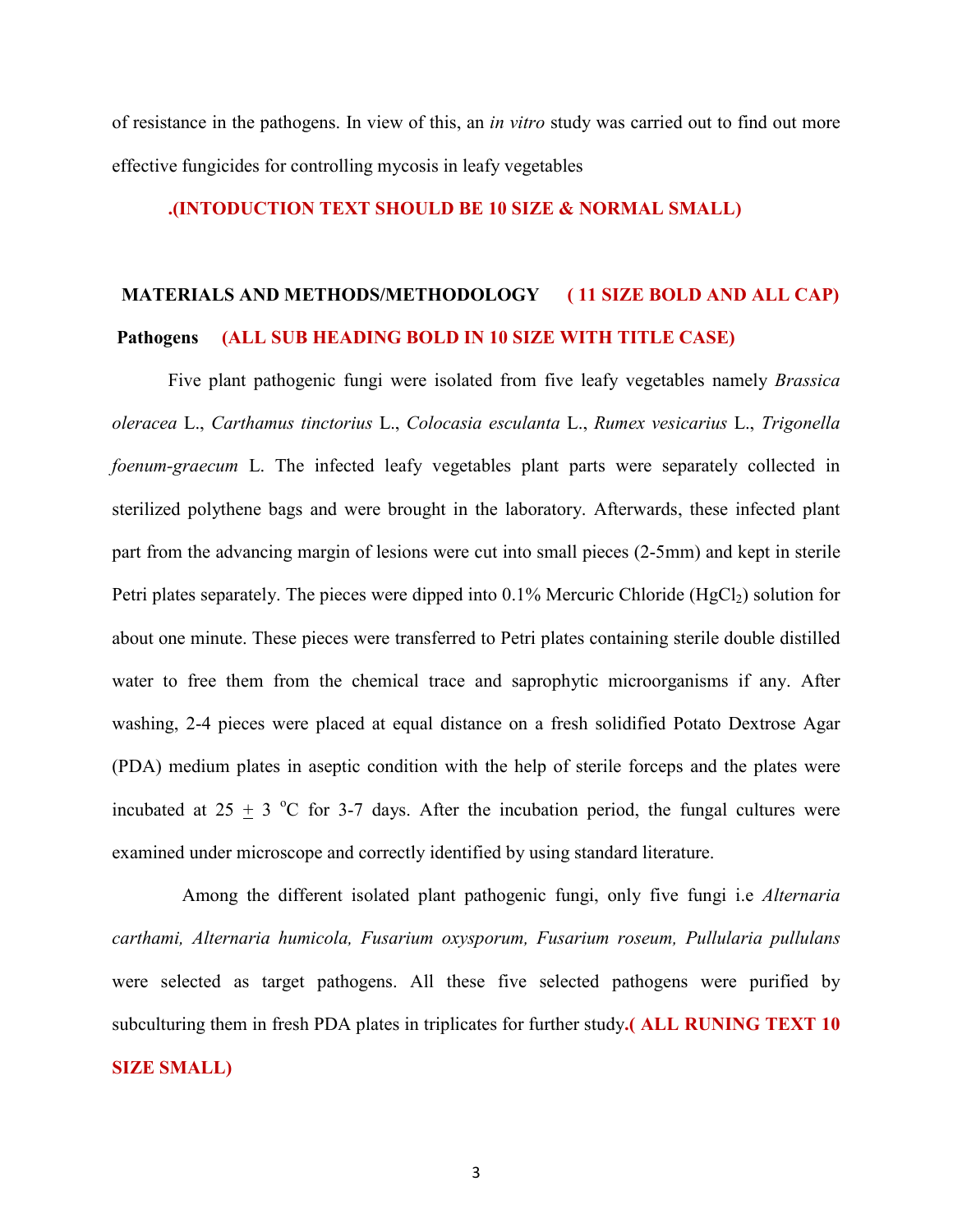# **Fungicides ( SUB HEADING BOLD IN 10 SIZE WITH TITLE CASE)**

 Three Different types of fungicides were purchased from the Paras Agency, Mondha Market, Aurangabad. Out of these, Carbendazim (Systemic fungicide), Mancozeb (Non systemic fungicide) and Captan+Hexaconazole (Mix fungicide) were tested for their efficacy to control the different leafy vegetable plant pathogens.

# **Fungicidal Assay ( SUB HEADING BOLD IN 10 SIZE WITH TITLE CASE)**

For the assessment of *in-vitro* fungicidal assay, Poisoned food technique (Nene and Thapliyal, 1982) was used. The required concentration of fungicide were prepared as parts per million (ppm) in µg/ml ratio with sterilized double distilled water. Out of this standard concentration, 5 ml of each fungicide concentration was taken and added to 45 ml sterilized PDA medium and mixed well. Afterwards PDA medium with fungicide concentration was transferred equally into two sterilized Petri plates and media was allowed to solidify. After complete solidification of the medium, 4 mm diameter disc of 5-7 days old culture of targeted fungi was taken and inoculated in the center of Petri plates in complete aseptic condition. The PDA medium containing Petri plate without fungicide concentration was served as control. Then all the Petri plates were incubated at  $28 \pm 2$  °C for incubation period and radial growth of colony was measured after  $3<sup>rd</sup>$  day upto  $7<sup>th</sup>$  day constantly. The results of mycelial growth were expressed as mean of triplicate. The concentration of fungicide at which the pathogen showed complete inhibition of its mycelia growth was considered as minimum inhibitory concentration (MIC) of fungicide to respective pathogen and percent inhibition of mycelia growth over control was calculated by the formula given by Vincent (1947**).(10 SIZE SMALL NORMAL)**

$$
I = \frac{100 (C-T)}{C}
$$

Where  $I = Inhibition of mycelial growth.$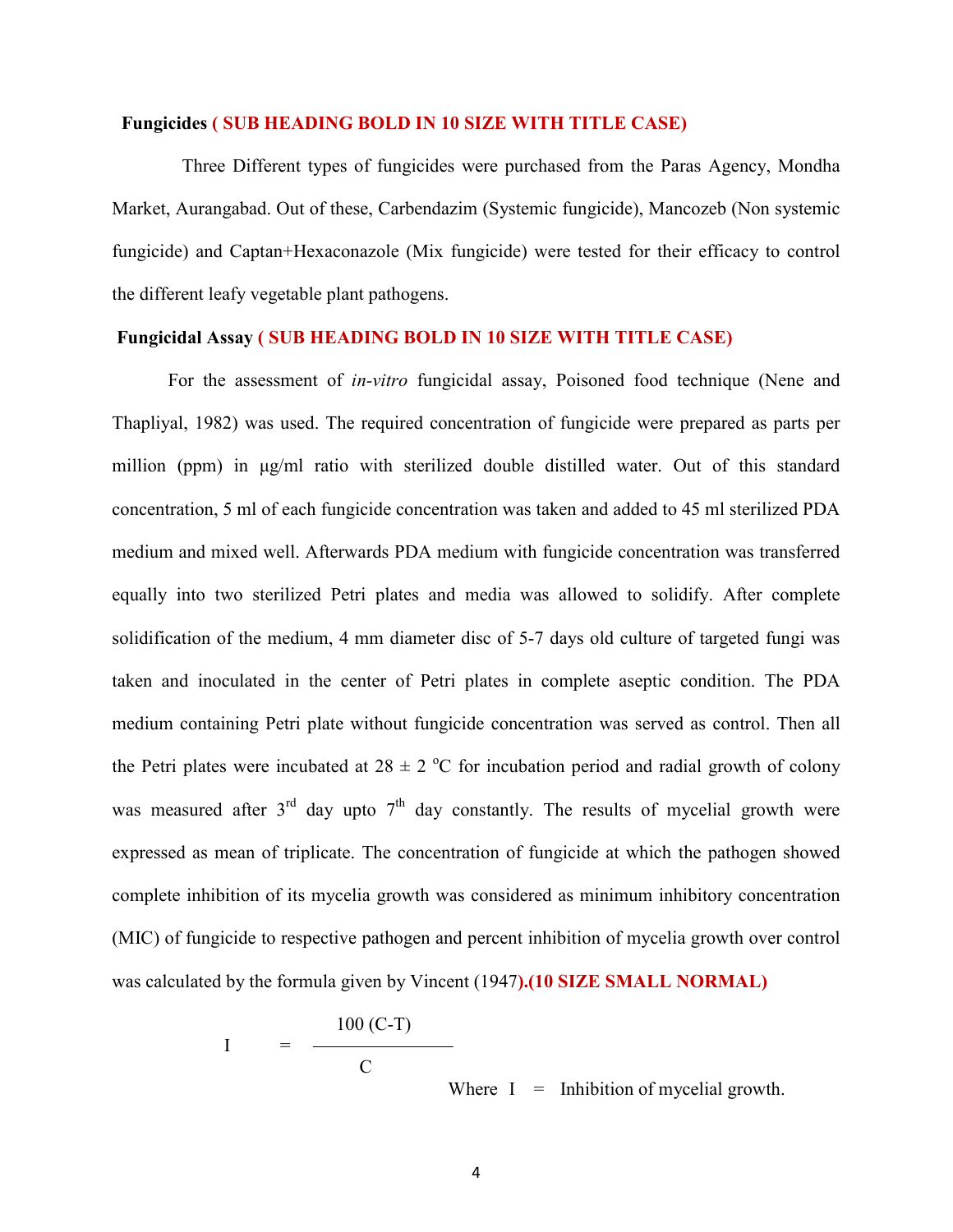$C = M$ ycelial growth in control

 $T =$  Mycelial growth in treated.

# **RERULTS ( 11 SIZE BOLD AND ALL CAP)**

The MIC values of Carbendazim fungicide against five pathogenic fungi of leafy vegetables were varied from 90 µg/ml to 700 µg/ml in which, *P. pullulans* and *F. roseum* were found to be most susceptible and revealed MIC values at 90 µg/ml with maximum 50.89% and 58.82% inhibition of its mycelial growth. On contrary, *A. humicola* was found to be most resistant and showed MIC values at 700 µg/ml with 36.41% inhibition of its mycelial growth (Table. 1 and 2).

 The MIC values of Mancozeb fungicide against five pathogenic fungi of leafy vegetables were in the range of 3000 µg/ml to 8500 µg/ml in which, *A. carthami* was found to be most sensitive to Mancozeb and revealed MIC values at 3000 µg/ml with 48.18% maximum percent inhibition of its mycelial growth. Whereas, *F. roseum* was found to be most resistant and showed MIC values at 8500  $\mu$ g/ml with 59.65% inhibition of its mycelial growth (Table. 1 & 3).

 The MIC values of Captan+Hexaconazole mixed fungicide against five pathogenic fungi of leafy vegetables were also varied in the range of 2000  $\mu$ g/ml to 3500  $\mu$ g/ml. Among targeted pathogens, *P. pullulans* and *A. cathami* were found to be most sensitive and revealed MIC values at 2000  $\mu$ g/ml with 88.09% and 85.44% maximum percent inhibition its mycelial growth. Whereas, *F. oxysporum* was found to be most resistant and showed MIC values at 3500 µg/ml with 81.96% inhibition of its mycelial growth (Table. 1 and 4).

 These *in vitro* results clearly indicates that, Captan+Hexaconazole which was mixed fungicide was more effective as it completely inhibited the radial growth averagely 84.38% of all five targeted fungal pathogens than Mancozeb and Carbendazim which both were significantly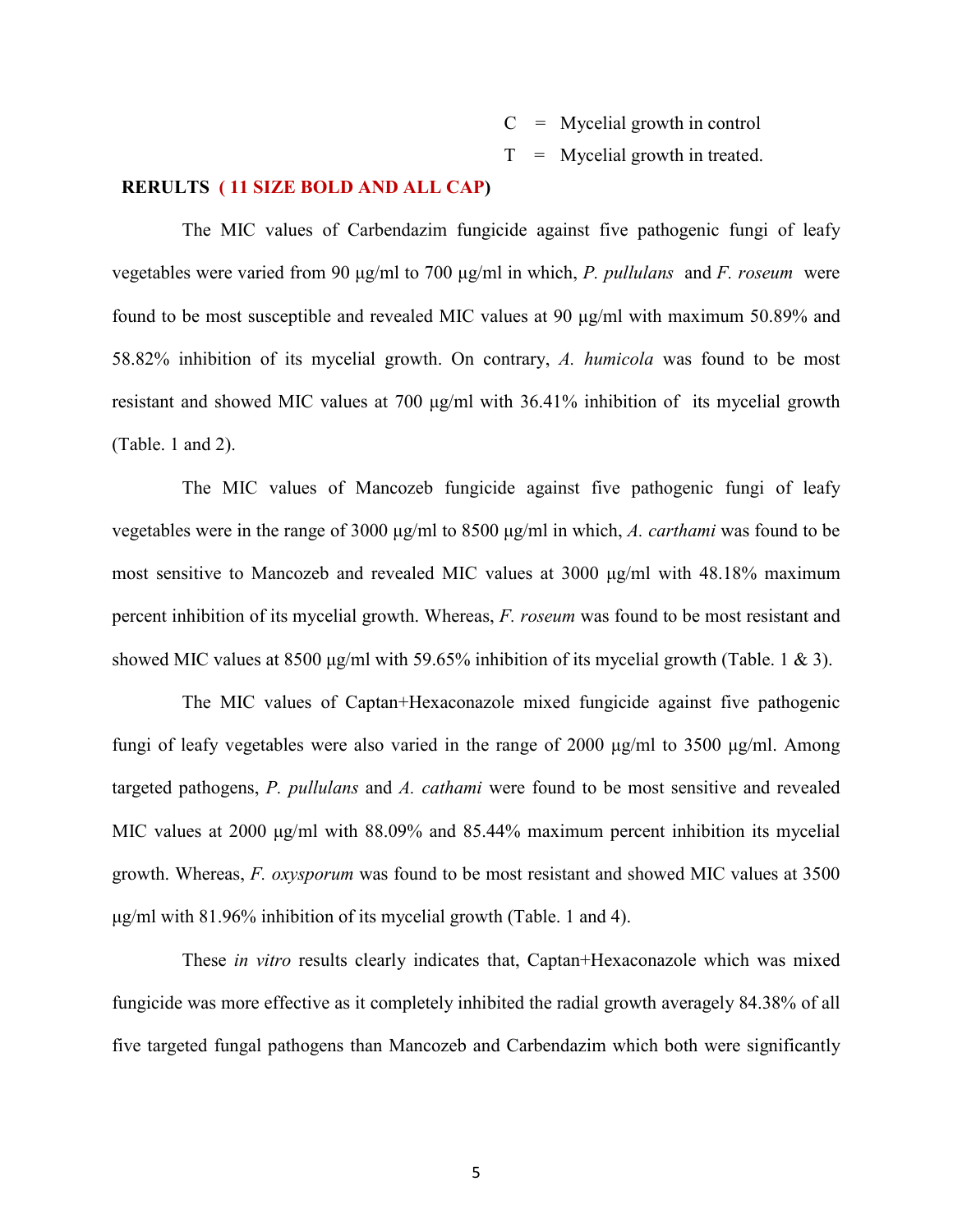effective & inhibited the radial growth of all targeted fungal pathogens averagely as 57.01% and 47.59%..**( ALL RUNING TEXT 10 SIZE SMALL)**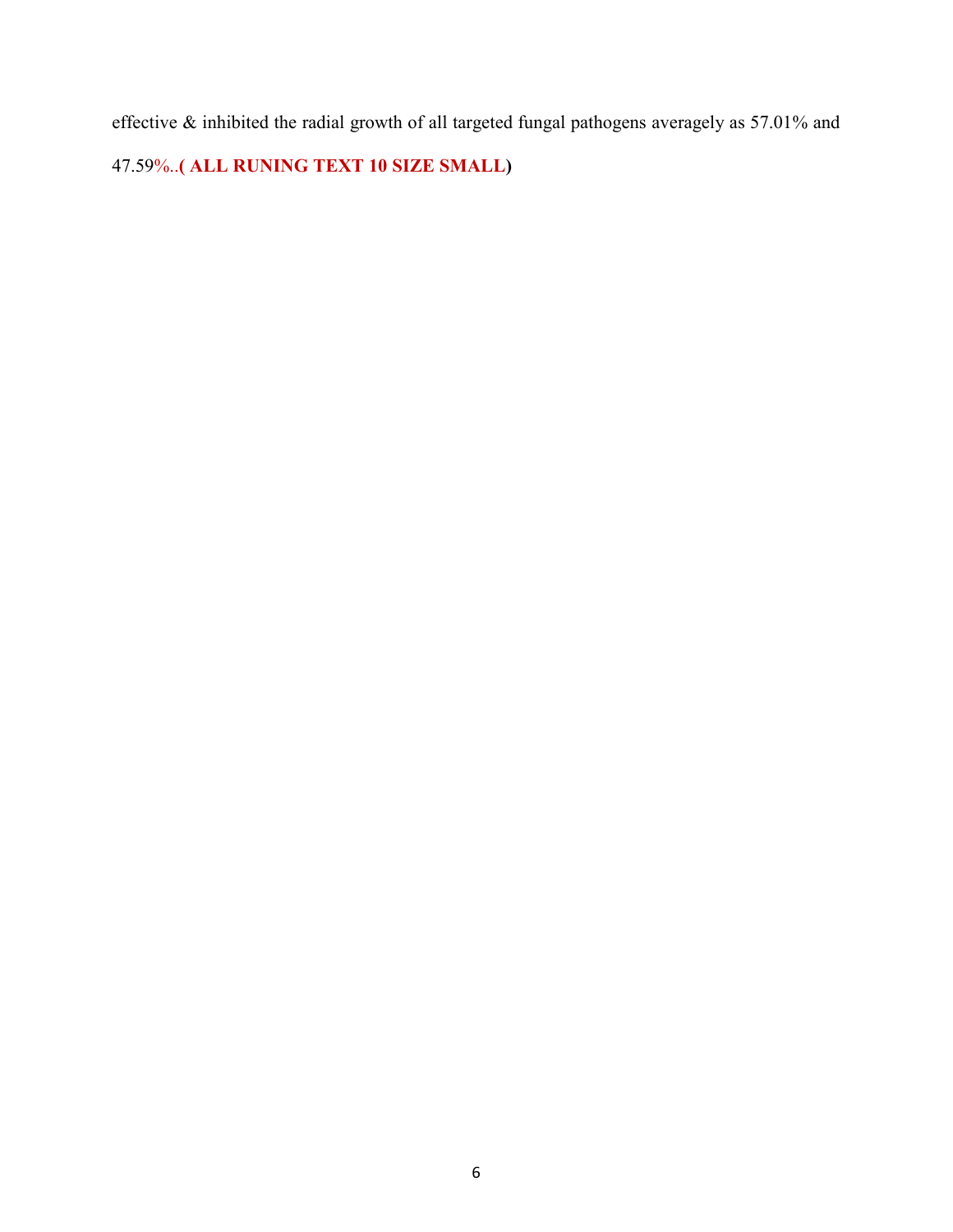| Pathogen             | Carbendazim | Mancozeb | Captan+Hexaconazole |
|----------------------|-------------|----------|---------------------|
| Alternaria carthami  | 500         | 3000     | 2000                |
| Alternaria humicola  | 700         | 4500     | 3500                |
| Fusarium oxysporum   | 100         | 3500     | 3500                |
| Fusarium roseum      | $\infty$    | 8500     | 2500                |
| Pullularia pullulans | $\infty$    | 6000     | 2000                |

|       |                 | Table . 2: Inhibitory effect of Carbendazim on the mycelial growth of targeted fungi                                                                                                                                                                                                              |               |                 |                                                                                              |                 |         |         |                 |                |                |          |       |                      |
|-------|-----------------|---------------------------------------------------------------------------------------------------------------------------------------------------------------------------------------------------------------------------------------------------------------------------------------------------|---------------|-----------------|----------------------------------------------------------------------------------------------|-----------------|---------|---------|-----------------|----------------|----------------|----------|-------|----------------------|
| Patho | Cont            |                                                                                                                                                                                                                                                                                                   |               |                 | Growth rate (mm) and percent inhibition of mycelail growth at various concentration in µg/ml |                 |         |         |                 |                |                |          |       | Mean of              |
| gens  | <u>For</u>      |                                                                                                                                                                                                                                                                                                   |               |                 |                                                                                              |                 |         |         |                 |                |                |          |       | $\frac{1}{\sqrt{6}}$ |
|       |                 | $\overline{20}$                                                                                                                                                                                                                                                                                   | $\frac{1}{4}$ | $\infty$        | 80                                                                                           | $\delta$        | 100     | 200     | 300             | 400            | 500            | 600      | 700   | inhibition           |
| A.C.  | 78              | 74                                                                                                                                                                                                                                                                                                | $\frac{8}{8}$ | $\mathcal{S}$   | 55                                                                                           | 51              | 47      | 33      | $\overline{18}$ | $\overline{6}$ |                |          |       | 39.57+0.90           |
|       |                 | (5.12)                                                                                                                                                                                                                                                                                            | (12.82)       | (20.21)         | (34.61)                                                                                      | (34.61)         | (39.74) | (57.69) | (76.89)         | (88.46)        | (100)          |          |       |                      |
| Àh.   | $\overline{81}$ | 78                                                                                                                                                                                                                                                                                                | 74            | 68              | $\mathcal{L}$                                                                                | $\overline{6}$  | 59      | 48      | 35              | 27             | $\overline{1}$ | $\infty$ | ı     | $36.41 + 0.79$       |
|       |                 | (3.70)                                                                                                                                                                                                                                                                                            | (8.06)        | (16.04)         | (20.28)                                                                                      | (24.69)         | (27.16) | (40.74) | (56.79)         | (66.66)        | (79.01)        | (88.88)  | (100) |                      |
| F.o.  | 75              | 63                                                                                                                                                                                                                                                                                                | $\frac{8}{3}$ | $\overline{31}$ | $\overline{4}$                                                                               | $\overline{10}$ |         |         |                 |                |                |          |       | $52.26 + 0.89$       |
|       |                 | $\left( \frac{1}{2} \right)$                                                                                                                                                                                                                                                                      | (36)          | (58.66)         | (74.66)                                                                                      | (86.66)         | (100)   |         |                 |                |                |          |       |                      |
| Fr.   | $\frac{8}{3}$   | $\frac{4}{6}$                                                                                                                                                                                                                                                                                     | 34            | 22              | $\frac{1}{1}$                                                                                |                 |         |         |                 |                |                |          |       | $58.82 + 1.05$       |
|       |                 | (32.35)                                                                                                                                                                                                                                                                                           | (50)          | (67.64)         | (83.82)                                                                                      | (100)           |         |         |                 |                |                |          |       |                      |
| P.p.  | 74              | $\infty$                                                                                                                                                                                                                                                                                          | $\frac{8}{4}$ | 29              | $\overline{2}$                                                                               |                 |         |         |                 |                |                |          |       | $50.89 + 0.84$       |
|       |                 | (18.19)                                                                                                                                                                                                                                                                                           | (35.13)       | (60.81)         | (83.78)                                                                                      | (100)           |         |         |                 |                |                |          |       |                      |
|       |                 | * Mean diameter of mycelial growth in mm at varied concentration (µg/ml) and figure in parenthesis represents percent inhibition of mycelial growth at varied<br>concentration. Where $A.c = A$ . carthami, $A.h = A$ . humicola, $F.o = F.$ oxysporum, $F.r. = F.$ roseum, $P.p. = P.$ pulluans. |               |                 |                                                                                              |                 |         |         |                 |                |                |          |       |                      |
|       |                 |                                                                                                                                                                                                                                                                                                   |               |                 |                                                                                              |                 |         |         |                 |                |                |          |       |                      |

 $\overline{r}$ 

# **Table . 1: MIC of various fungicides against plant pathogenic fungi in µg/ml.( ALL TABLE DESCRIPTION AT ITSTOP WITH TITLE CASE**  Table . 1: MIC of various fungicides against plant pathogenic fungi in ug/ml.(ALL TABLE DESCRIPTION AT ITSTOP WITH TITLE CASE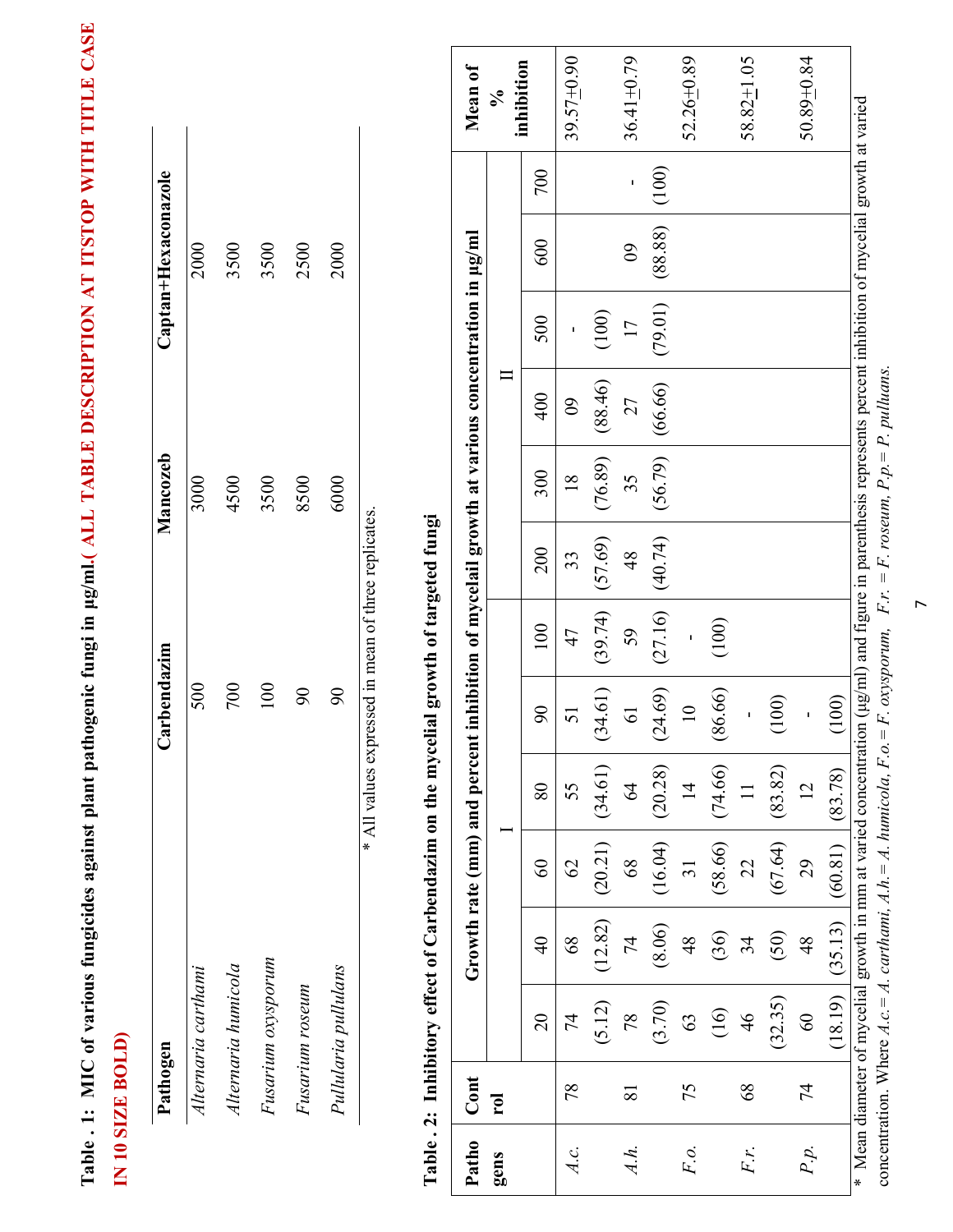| Pat                 | ්                           |               |                               |         | Growth rate (mm) and percent inhibition of mycelail growth at various concentration in µg/ml |                 |                |                                         |                |                 |           |                 |         |       | Mean of %        |
|---------------------|-----------------------------|---------------|-------------------------------|---------|----------------------------------------------------------------------------------------------|-----------------|----------------|-----------------------------------------|----------------|-----------------|-----------|-----------------|---------|-------|------------------|
| hog<br>$\mathbf{E}$ | ntr<br>$\overline{\bullet}$ | 500           | 1000                          | 1500    | 2000                                                                                         | 2500            | 3000           | 3500                                    | 4000           | 4500            | 5000 5500 |                 | 6000    | 8500  | Inhibition       |
|                     | $\frac{4}{6}$               | $\frac{1}{4}$ | 35                            | 33      | 22                                                                                           | 13              |                |                                         |                |                 |           |                 |         |       |                  |
|                     |                             | (13.04)       | (23.91)                       | (28.26) | (52.17)                                                                                      | (71.73)         | (100)          |                                         |                |                 |           |                 |         |       | 48.18 $\pm$ 0.84 |
| $4.h.$ 63           |                             | 37            | $\overline{31}$               | 26      | $\overline{c}$                                                                               | $\overline{21}$ | $\frac{8}{18}$ | $\overline{16}$                         | $\overline{4}$ |                 |           |                 |         |       | 66.95+0.87       |
|                     |                             | (41.26)       | (50.79)                       | (58.73) | (61.90)                                                                                      | (66.66)         | (71.42)        | 74.03                                   | (77.77)        | (100)           |           |                 |         |       |                  |
| $F.o.$ 1            | 89                          | 83            | 73                            | 60      | 34                                                                                           | 23              | 13             |                                         |                |                 |           |                 |         |       |                  |
|                     |                             | (6.74)        | (17.97)                       | (32.58) | (61.79)                                                                                      | (74.57)         | (85.39)        | (100)                                   |                |                 |           |                 |         |       | 54.14+0.97       |
| Fr.                 | 88                          | 72            | 59                            | 54      | 50                                                                                           | $\frac{8}{3}$   | 46             | $\frac{1}{4}$                           | 38             | 35              | 32        | 29              | 27      |       |                  |
|                     |                             | (18.18)       | (32.95)                       | (38.36) | (43.18)                                                                                      | (45.45)         | (47.72)        | (53.40)                                 | (56.81)        | (60.22)         | (63.63)   | (67.04)         | (69.31) | (100) | $59.65 \pm 1.41$ |
| $P.p.$   88         |                             | 70            | Z                             | 56      | $\frac{4}{9}$                                                                                | र्य             | $\frac{40}{1}$ | 37                                      | 34             | 30 <sub>o</sub> | 22        | $\overline{17}$ |         |       |                  |
|                     |                             |               | $(20.45)$ $(27.27)$ $(36.36)$ |         | (44.31)                                                                                      | (50)            |                | $(54.54)$ $(57.95)$ $(61.36)$ $(65.90)$ |                |                 | (75)      | 80.68           | (100)   |       | $56.15 + 1.24$   |

Table 3: Inhibitory effect of Mancozeb on the mycelial growth of targeted fungi **Table 3 :Inhibitory effect of Mancozeb on the mycelial growth of targeted fungi** 

**Table 4: Inhibitory effect of Captan+ Hexaconazole on the mycelial growth of targeted fungi**  Table 4: Inhibitory effect of Captan+ Hexaconazole on the mycelial growth of targeted fungi

| Pathogen | Control |                                                                |                 |                |                |          |               | Growth rate (mm) and percent inhibition of mycelail growth at various concentration in              | ซ<br>Mean      | న్ౖ |
|----------|---------|----------------------------------------------------------------|-----------------|----------------|----------------|----------|---------------|-----------------------------------------------------------------------------------------------------|----------------|-----|
|          |         |                                                                |                 |                | $\mu$ g/ml     |          |               |                                                                                                     | inhibition     |     |
|          |         | 500                                                            |                 | 1500           | 2000           | 2500     | 3000          | 3500                                                                                                |                |     |
|          |         | 24                                                             | 07              | ı              |                |          |               |                                                                                                     | 85.44+0.85     |     |
|          |         | (66.19)                                                        | (90.14)         | (100)          |                |          |               |                                                                                                     |                |     |
| À.h.     | 82      | 29                                                             | $\overline{24}$ | $\overline{0}$ | $\overline{6}$ |          | $\infty$      |                                                                                                     | 81.18+1.24     |     |
|          |         | (64.63)                                                        | (70.73)         | (75.60)        | (80.42)        | (86.58)  | (90.24)       | (100)                                                                                               |                |     |
| F.o.     | 84      | 32                                                             | 23              | $\infty$       | <b>15</b>      | $\equiv$ | $\frac{8}{2}$ |                                                                                                     |                |     |
|          |         | (61.90)                                                        | (73.80)         | (78.57)        | (82.14)        | (86.90)  | (90.47)       | (100)                                                                                               | 81.96+0.73     |     |
| Fr.      | 84      | $\mathfrak{Z}$                                                 | $\overline{0}$  |                | $\infty$       |          |               |                                                                                                     |                |     |
|          |         | (73.80)                                                        | (77.38)         | (85.71)        | (89.28)        | (100)    |               |                                                                                                     | $85.23 + 0.71$ |     |
| P.p.     | 84      | 22                                                             |                 |                |                |          |               |                                                                                                     |                |     |
|          |         | (73.80)                                                        | (86.90)         | (91.66)        | (100)          |          |               |                                                                                                     | 88.09+0.95     |     |
|          |         | Note for Table 3 & 4 :* Mean diameter of mycelial growth in mm |                 |                |                |          |               | at varied concentration (µg/ml) and figure in parenthesis represents percent inhibition of mycelial |                |     |

growth at varied concentration. Where A.c. = A. caritami, A.h. = A. humicola, F.o. = F. oxysporum, F.r. = F. roseum, P.p. = P. pulluans. growth at varied concentration. Where *A.c.*= *A. carthami, A.h.*= *A. humicola, F.o.*= *F. oxysporum, F.r.* = *F. roseum, P.p.* = *P. pulluans.* 

 $\infty$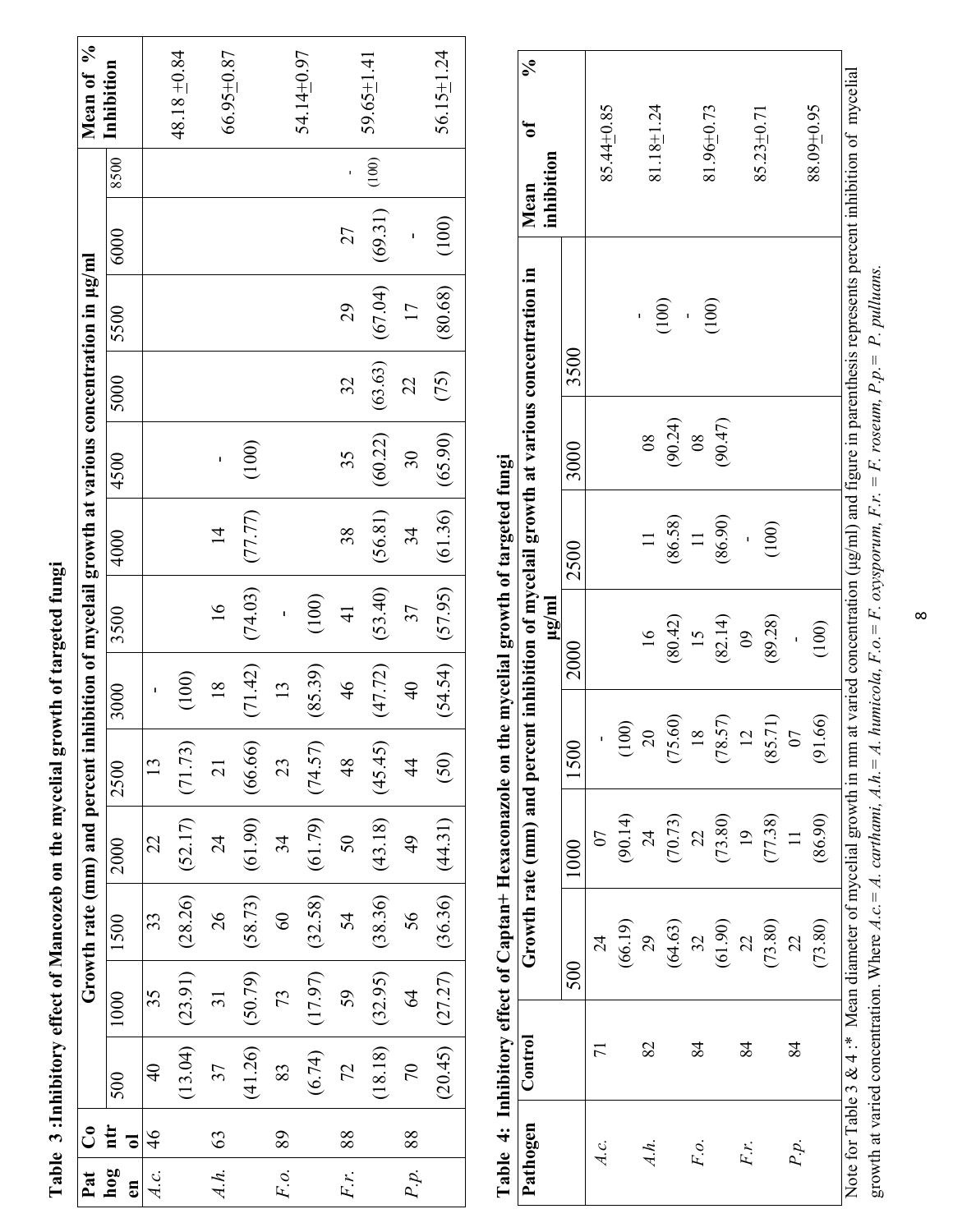# **DISCUSSION ( 11 SIZE BOLD AND ALL CAP)**

 In the present study, three different fungicides were tested for their fungitoxicity against five fungal pathogens of leafy vegetables namely, *Alternaria carthami, Alternaria humicola, Fusarium oxysporum, Fusarium roseum, Pullularia pullulans*. Fungi are regarded as one of the chief causative agents of plant diseases (Cambell et al*.* ,2000). Among pathogens, *P. pullulans* revealed more susceptibility while *F. roseum* showed most resistance against all three tested fungicides. Similar susceptibility and resistance in the pathogens was previously reported by several workers (Ravishanker and Mamatha, 2005; Harlapur et al*.,* 2007). In the present *in vitro* study, Captan+hexaconazole was found to be most effective one as it completely inhibited the radial growth averagely 84.38% of all five targeted pathogens. While Mancozeb and Carbendazim was significantly effective and revealed averagely 57.01% & 47.59% inhibition of all five targeted fungal pathogens. Similar finding was recorded by Tiwari et al. (1988) and reported that significant efficacy of Mancozeb in reducing the growth of *C. paradoxa*. Pandu et al. (1986) and Xiujian et al., (2000) also reported fungicidal efficacy of carbendazim, captan, benomyl, triademefon, propicanzole and suggested that systemic fungicide were more effective than non systemic fungicide against *C. fimbriata* Eillis and Halsted. Vijaya et al. (2007) also reported that carbendazim, propiconazole (systemic fungicides) and captan, mancozeb (non systemic fungicides) were more effective at 0.05% and 0.1% concentration against *Ceratocystis paradoxa.* The fungicide Mancozeb and Captan being recommended for management of diseases like seedling blight of *A. falcataria* (Srivastava and Soni, 1993), leaf spot diseases of *Populus deltoids* caused by *Alternaria alternata* (Dey and Debata, 2000); leaf spot and blight of *Syzygium cumini* caused by *Cylindrocladium quinqueseptatum* (Mehrotra and Mehrotra, 2000) followed by Rodomil and Bayleton were effective against *F. solani*.(ALL TEX10 SIZE SMALL)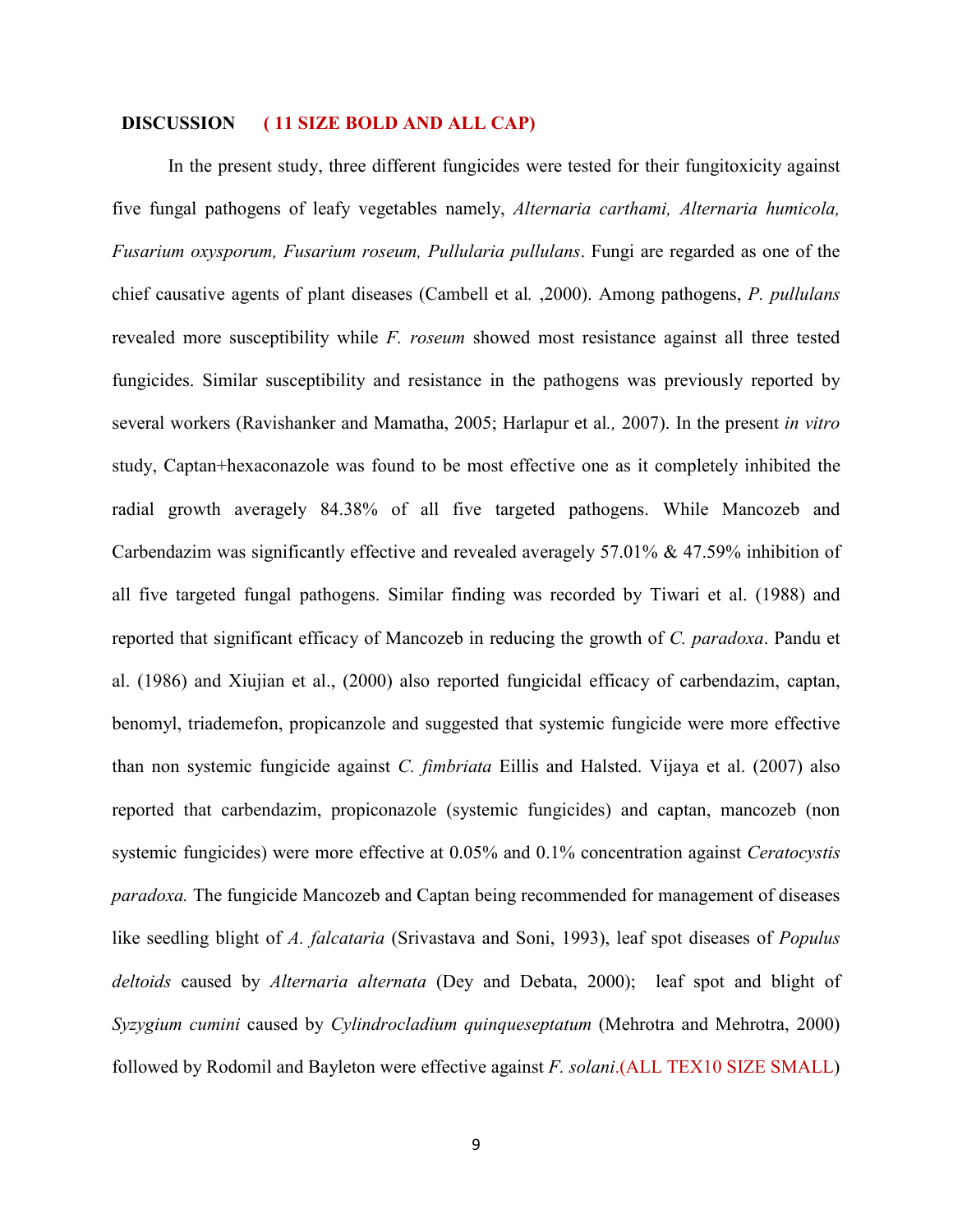In the present study, it was recorded that there were variation in Minimum inhibitory concentration (MIC) of fungicides against five fungal pathogens of leafy vegetables. The MIC of all tested fungicides, ranges from 90-8500 µg/ml. Separately carbendazim revealed MIC in the range of 90-700  $\mu$ g/ml against all targeted fungal pathogens. Bains and Mohan (1982) reported that heterogeneous population of resistant and sensitive nuclei in the isolate might be responsible for variation in the MIC of fungicides. Therefore Mancozeb revealed MIC ranging from 3000- 8500 µg/ml against five tested pathogens of leafy vegetables in which *A. carthami* was most susceptible pathogens. It indicates that Mancozeb was significantly effective against those fungal pathogen which showed resistant against carbendazim. Similarly captan+hexaconazole fungicide revealed MIC in the range of 2000-3500 µg/ml in which *P. pullulans* and *A. carthami* were most sensitive and *F. oxysporum* was most resistant pathogens*.* Similarly variation in sensitivity and resistant of different fungal pathogens to fungicides was reported by several workers (Dekker and Gielink, 1979; Jones and Ehret, 1981; Gangawane and Saler, 1981; Nasreen, 1982).Therefore it was concluded that Captan+Hexaconazole (Mixed fungicide) was more effective against fungal diseases of leafy vegetables than the others.(10 SIZE SMALL)

# **REFERENCES ( 11 SIZE BOLD AND ALL CAP)**

Agriose G. N., 1997. Plant Pathology (4<sup>th</sup> ed.), Academic Press, Londan. **(10 SIZE SMALL)** 

Bains S. S. and Mohan C., 1982. Location and behavior of *Helminthosporium maydis* isolate, sensitive and tolerant to Diathane M-45. Indian Phythopath, **35** : 585-589.

Cambell N. A., Mitchell L. G. and Rece J. B., 2000. Biology concepts and connections.  $3^{rd}$  ed. Addison Wesley Longman, Inc. New York: 672-674.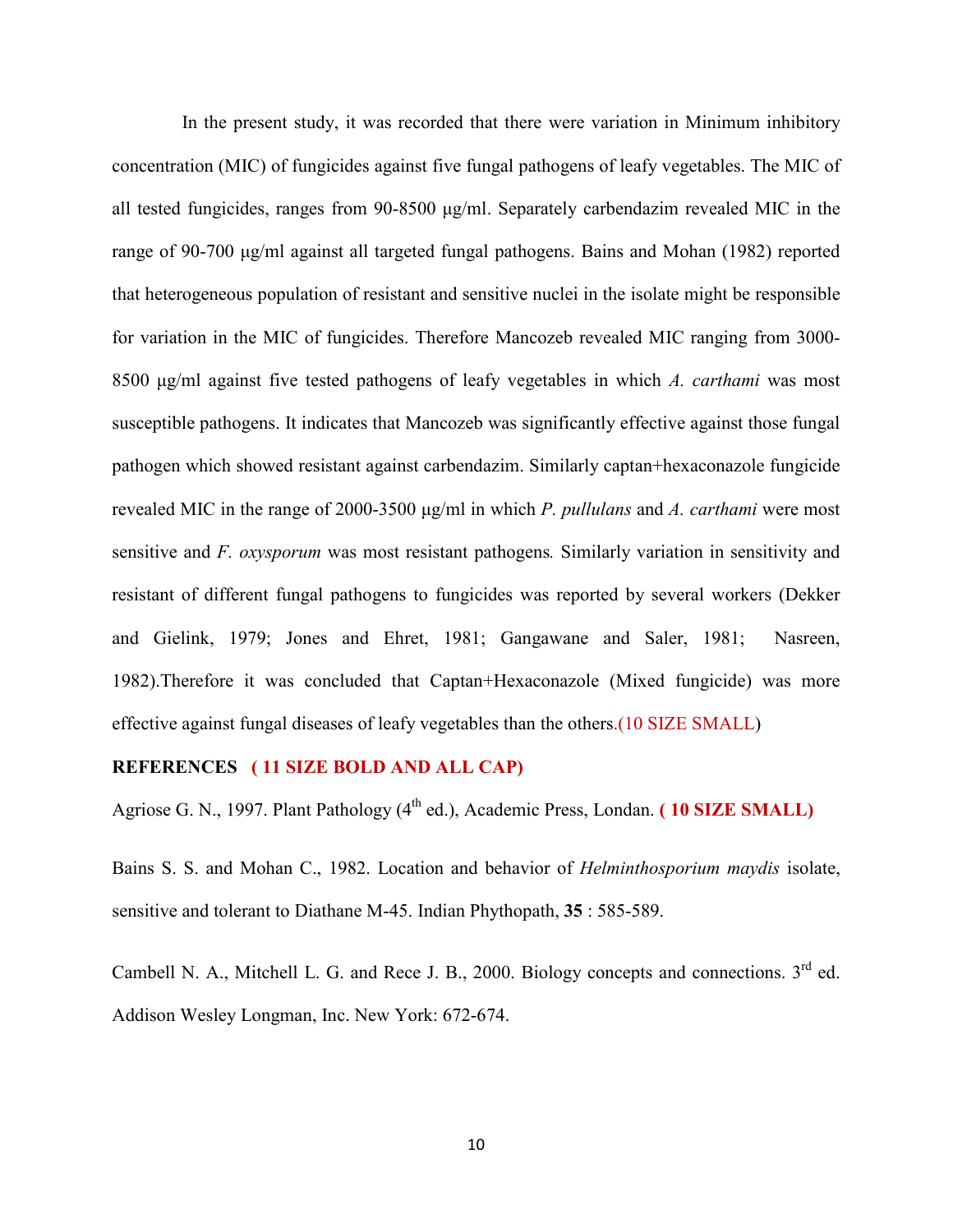Dekker J. and Gielink A. J., 1979. Acquired resistance to pimaricin in *Cladosporim cucumerinum* and *Fusarium oxysporum f. sp. narcicci* associated with decreased virulence. Neth. J. Plant Pathol., **86** : 67-73.

Dey A. and Debata D. K., 2000. Studies on leaf spot disease of *Popules deltoids* Marsh caused by *Alternaria raphani.* Indian forester, **126** : 1013-1014.

Gangwane L. V. and Saler R. S., 1981. Resistance to fungicide in *Aspergillus flavus.* Neth. J. Plant Pathol., **87** : 254.

Harlapur S. I., Kulkarni M. S., Wali M. C. and Kulkarni S., 2007. Evaluation of plant extracts, Bio-agent and fungicides against *Exserohilum turcicum* (Pass.) Lonard and Suggs. causing Triticum leaf blight of maize. Karnataka J. of Agri. Sci., **20(3)** : 541-544.

Jones A. L. and Ehert G. R., 1981. Resistance of *coccnyces liemalis* to benzimidazole fungicide. Plant diseases, **64** : 767-769.

Mehrotra A. and Mehrotra M. D., 2000. Leaf spotting blight, a new diseases of *Syzygium cumini*  by two *cylindrocladium species* from India. Indian J. forestry, **23** : 496-500.

Nasreen Sahera., 1982. Studies on Resistance of Fungal Pathogen to Certain Fungicide I. Ph. D. Thesis, Marathawada University, Aurangabad ,M.S.

Nene Y. L. and Thapliyal P. N., 1982. Fungicides in Plant Disease Control. Oxford and IBH Publishing House, New Delhi **:** 163.

Pandu R. S., Rao R. S. V., Sharma M. N. and Subbayya J., 1986. Effectiveness of non mercurial fungicide for the control of sugarcane. Indian Phytopath, **39** : 306-308.

11